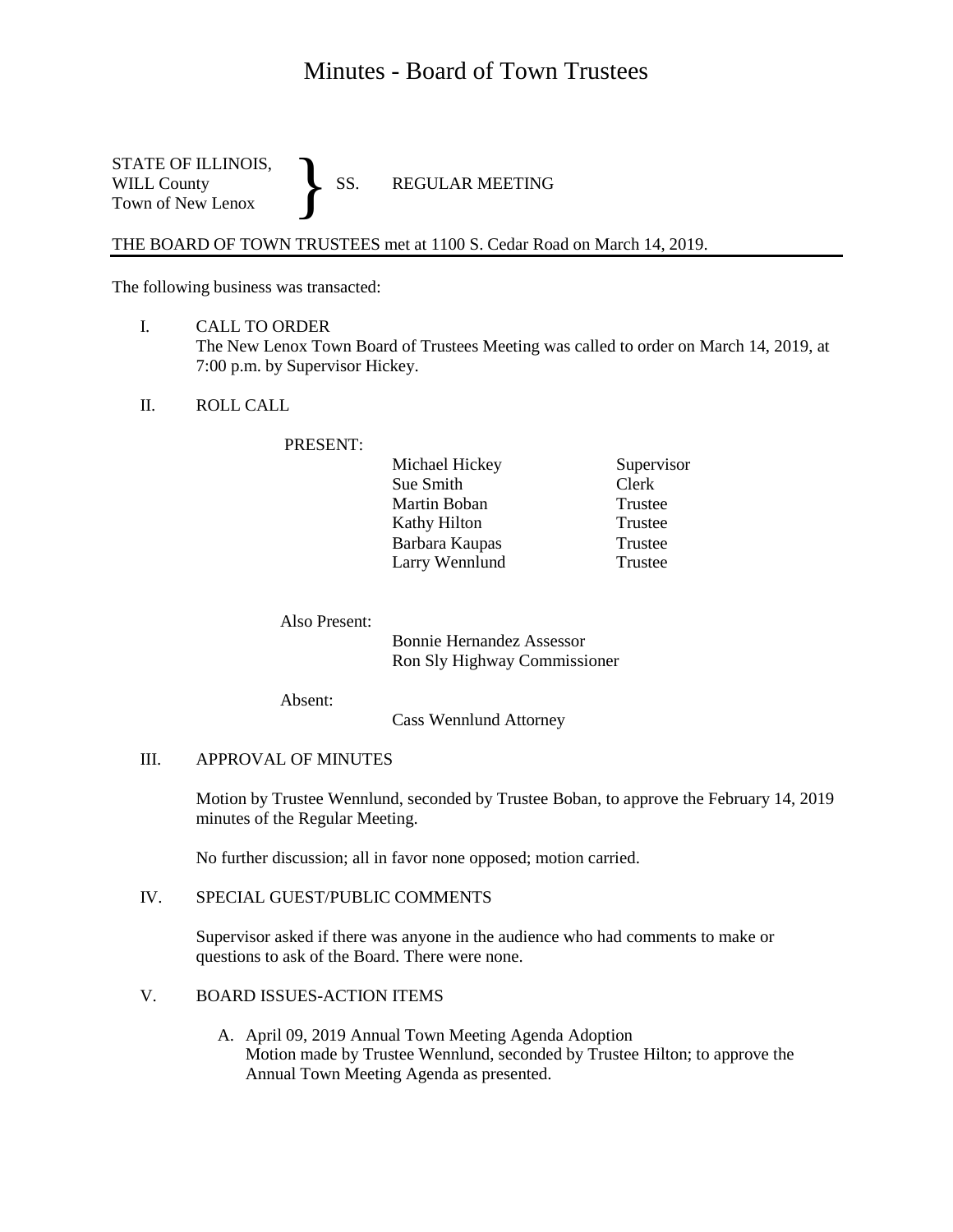No further discussion; *all in favor; none opposed; motion carried.* 

B. Approve Lawn Care Contracts; Township Office, Senior Housing, Maplewood Cemetery & Marshall Cemetery. Supervisor Hickey presented the only bid received from Unique for all four properties. Motion made by Trustee Boban, seconded by Trustee Kaupas to accept the 2019 Lawn Care bid in the amount of \$295.00 per month for Marshall, \$695.00 per month for Maplewood, \$250.00 per month for Senior Housing and \$285.00 per month for Township Office Building.

On a roll-call vote Trustee Boban aye, Trustee Kaupas aye, Trustee Wennlund aye, Trustee Hilton aye and Supervisor Hickey aye; *5 ayes 0 nays; motion carried.*

C. Senior Housing Intercom System

Supervisor Hickey explained that the current system only works with land-line phones, many residents do not have land-lines anymore. Discussion ensued. Motion made by Trustee Kaupas, seconded by Trustee Wennlund, to accept the bid from Pro-Net in the amount of \$7,492.00 with an annual maintenance fee of \$750.00.

On a roll-call vote Trustee Boban *aye*, Trustee Kaupas *aye*, Trustee Wennlund *aye*, Trustee Hilton *aye* and Supervisor Hickey *aye*; *5 ayes 0 nays; motion carried***.**

D. Professional Service Contract: Contract FY 2018-2019 Audit Discussion ensued. Motion made by Trustee Wennlund, seconded by Trustee Boban to approve the Professional Service Contract from Bruns & Bruns in the amount of \$10,750.00

On a roll-call vote Trustee Boban *aye*, Trustee Kaupas *aye*, Trustee Wennlund *aye*, Trustee Hilton *aye* and Supervisor Hickey *aye*; *5 ayes 0 nays; motion carried***.**

## E. Van Purchase for New Lenox Township Food Pantry

Supervisor Hickey shared; by purchasing through the Suburban Purchasing Cooperative the purchase of a new Van would be a significant savings to the Township. Discussion ensued.

 Motion made by Trustee Wennlund, seconded by Trustee Kaupas to approve the Purchase of a Van for the food pantry to not exceed the anticipated cost of \$25,200.00 There is a ten to twelve week lead time Expenditure will be for next year's budget.

 On a roll-call vote Trustee Boban *aye*, Trustee Kaupas *aye*, Trustee Wennlund *aye*, Trustee Hilton *aye* and Supervisor Hickey *aye*; *5 ayes 0 nays; motion carried.*

F. Approve Donation to Kankakee Senior Service for Meals on Wheels home delivery Motion made by Trustee Hilton, seconded by Trustee Kaupas to approve the donation of \$5000.00 to Kankakee Senior Service for Meals on Wheels home delivery. Discussion ensued.

On a roll-call vote Trustee Boban *aye*, Trustee Kaupas *aye*, Trustee Wennlund *aye,* Trustee Hilton *aye* and Supervisor Hickey *aye*; *5 ayes 0 nays; motion carried.*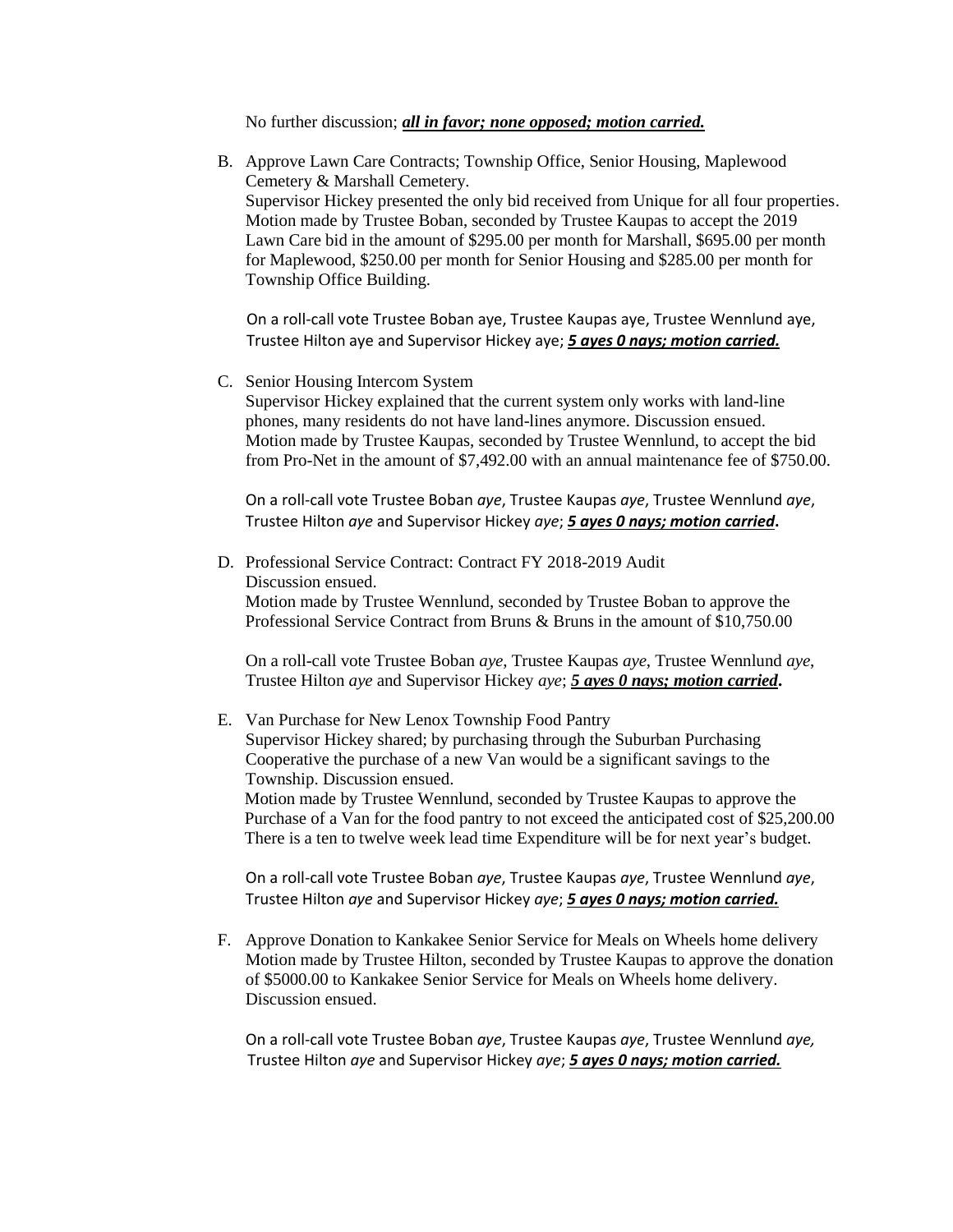## VI. REPORTS FROM TOWNSHIP OFFICIALS

## A. Supervisor

- a. Supervisor attended Business Expo it was a good event, we were well represented.
- b. Supervisor Hickey stated he will be researching other banks looking for better options and perhaps changing some of our banks that receive our tax payments.
- c. Supervisor Hickey reviewed the tentative budget changes. He handed out the tentative budget changes. Family Services, he needed to move things around to allow for the purchase of the van. Transportation, needed adjustment to allow them to add 15 hours of extra drive hours to service our riders, there is more of a demand with our medical riders which take up more time.

## B. Trustees

- 1. Trustee Boban
	- a. Trustee Boban reported there were 74 cars utilizing our electronic recycle program on Wednesday. The program remains steady with use.
	- b. Clothing and Shoe drop off is a little low at 1075 lbs. picked up. With advertising in the Newsletter, he hopes to see that number increase.
	- c. Trustee Boban got a commitment from Sharefest to participate in the collection of latex paint at our annual recycle day; Trustee Boban also got a commitment from LWW football team to help. He spoke to the Fire Chief on getting Cadets to help, not sure if they will be able to help due to schedule conflict and not enough Cadets.
	- d. Work Safe Practice Work Guidelines Booklet is completed and will be printed up - 50 copies for a cost of \$150.00.
	- e. Trustee Boban shared a new initiative for the Student Transition Program; The program involves the students receiving/filling and delivering a shopping list for the food pantry from residents at the senior housing building that are otherwise unable to go themselves. This will provide new work challenge for the kids, they will be able to use it as a good learning tool, and will benefit everyone using it.
	- f. Business Expo was very informative speaking to the residents of New Lenox and sharing the Township Services.
	- g. E-waste will lock in at the same price they did last year.
- 2. Trustee Kaupas
	- a. Trustee Kaupas reported Monday at the New Lenox Village Meeting they were presented with a check from Old Plank Trail in the amount of \$10,000 for the Food Pantry. This is the  $8<sup>th</sup>$  consecutive year that Old Plank Trail has generously donated to the Food Pantry.
	- b. Trustee Kaupas reported the Foundation will be meeting next Friday at 11:00 a.m.
- 3. Trustee Wennlund
	- a. Trustee Wennlund reported that during a micro burst a big tree fell in the southwest section of Marshall Cemetery. He asked that we have the tree taken care of.
	- b. 2019 Newsletter was shared in its final form and is being printed. He thanked everyone for their timely response.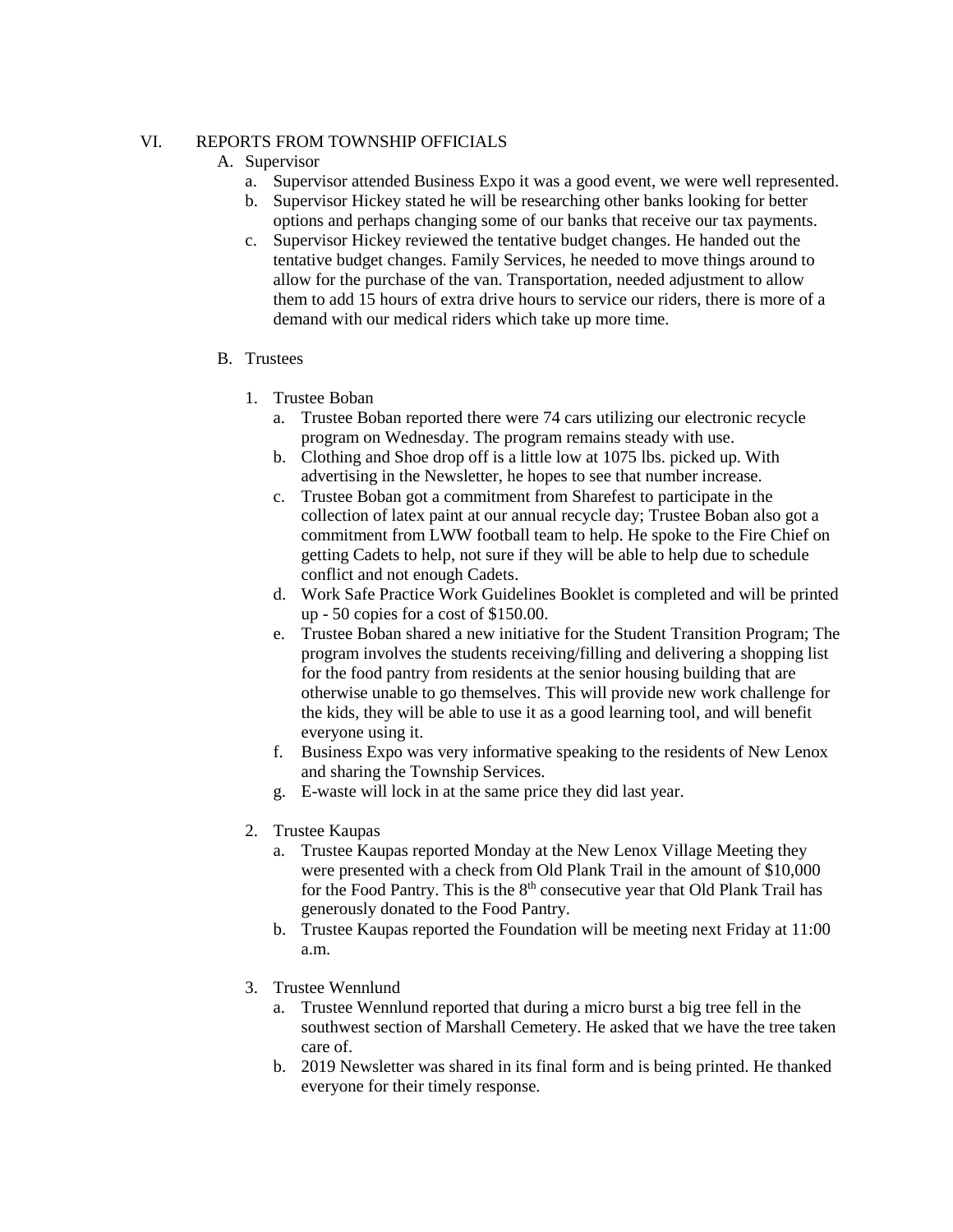- 4. Trustee Hilton
	- a. Trustee Hilton reported rides were up this month.
	- b. Trustee Hilton stated the Newsletter is beautiful and thanked Trustee Wennlund for his diligence on getting everyone's photo and articles in it.
	- c. Trustee Hilton shared that there is a piece of legislation; that would eliminate the Clerks position and give all powers to the County Clerk.
	- d. Transportation is doing well.
- C. CLERK

Clerk Smith reported the Annual Town Meeting will be held on Tuesday April 09<sup>th,</sup> 2019 and asked that everyone encourage constituents to attend. Clerk Smith shared that legislation has been passed that amends the current prevailing wage act; we are no longer required to adopt an ordinance on it. We would still be required to abide by the prevailing wage.

## D. HIGHWAY COMMISSIONER

Commissioner Sly reported he received a notification that they were expanding a provision in the prevailing wage act to include truck delivery and that people down state were not happy with it, though it doesn't affect us.

Commissioner Sly shared they are in transition stage; one day its sunny and everyone wants their drainage issue addressed then its snowing the next day.

## E. ASSESSOR

Assessor Hernandez reported they have been very busy with the new system. They have printed, scanned and uploaded all the improved residential property record cards into the new system and they are close to being done with that huge project. Assessor Hernandez shared they had a training session today on the new system, and that soon they will have access shared between County and her office in real time. The program also allows them to scan forms received in the office and share the forms with the County. Assessor Hernandez reported; Senior Freeze applications should be sent out on the  $28<sup>th</sup>$  of March. Starting April  $1<sup>st</sup>$ , she expects the office to be very busy helping seniors with their applications. Everything is moving forward and going well.

#### VII. REPORT FROM ATTORNEY Absent

## VIII. APPROVAL OF BILLS

Motion made by Trustee Wennlund, seconded by Trustee Kaupas, to accept all bills and late bills as presented and approve for payment \$20,628.88 from the Township General Fund, \$566.84 from the Maplewood Cemetery Fund, \$1,198.00 from the Marshall Cemetery Fund, \$8735.20 from the Senior Housing Fund, \$1,185.61 from the General Assistance Fund, \$64,667.86 from the Road District Road & Bridges Fund and \$154,605.52 from the Equipment & Building Fund.

On a roll-call vote Trustee Boban *aye*, Trustee Kaupas *aye*, Trustee Wennlund *aye*, Trustee Hilton *aye* and Supervisor Hickey *aye*; *5 ayes 0 nays; motion carried***.**